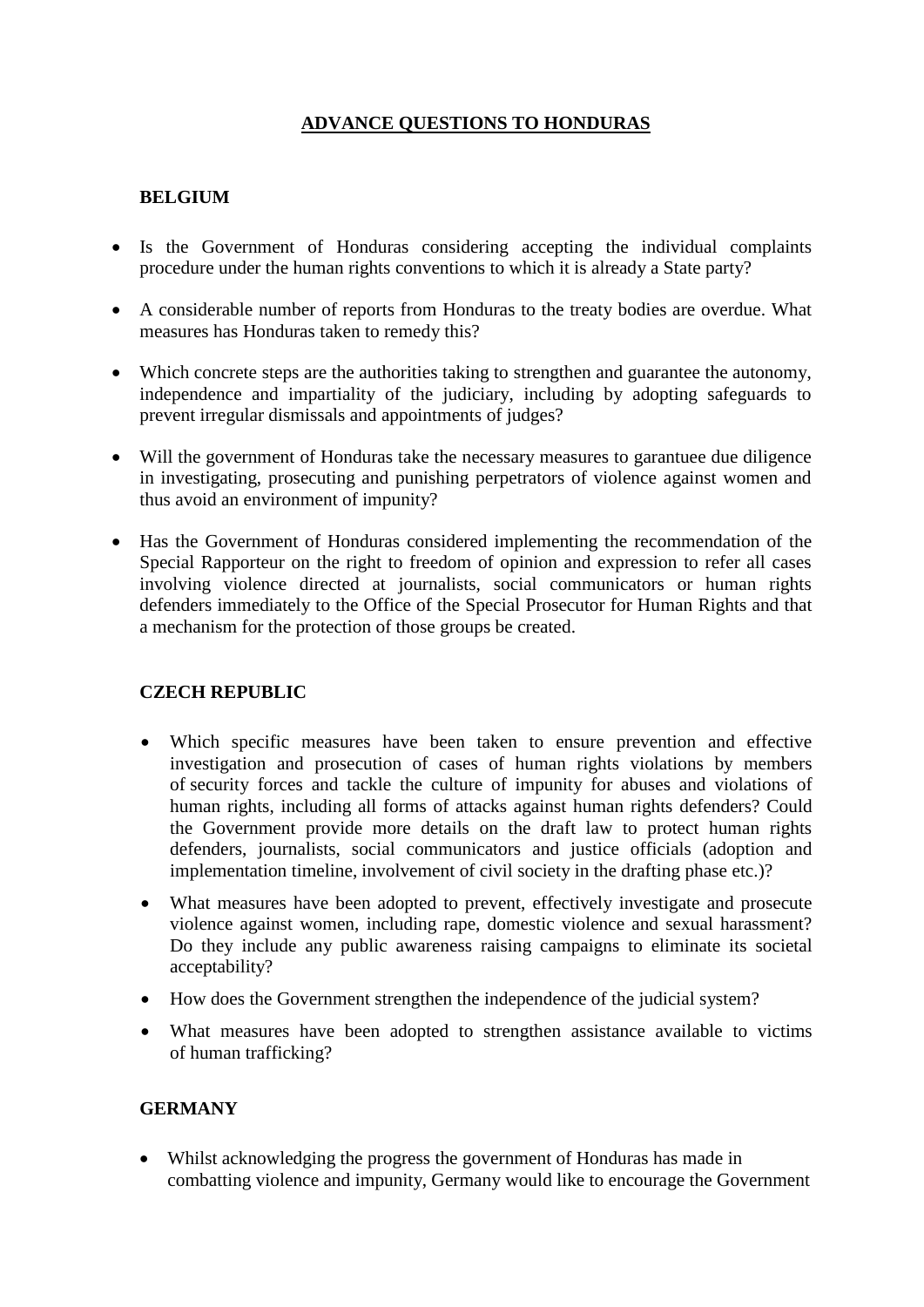of Honduras to dedicate more resources to these fundamental issues and would like to learn about on-going efforts in this regard.

- Germany is concerned about reports of child abuse, especially sexual abuse and domestic violence. Germany would like to learn about national awareness programs and strategic protection systems, including their funding.
- Following its first UPR review, Honduras took some legal steps to support victims of sexual and gender based violence, trafficking and sexual exploitation. Nonetheless, there is a lack of concrete support programs. Germany would be interested in learning about practical protection and support systems.

### **NETHERLANDS**

### **LGBT community**

What measures will the government of Honduras take to ensure that members of the LGBT community can live, work and express their identity freely, without fear for persecution, threats or violent attacks because of their sexual orientation or gender identity?

### **Human rights defenders**:

What measures will the government of Honduras take to protect human rights defenders from violence and address the impunity for crimes against human rights defenders, including defenders of women's rights and defenders of rights of indigenous populations? How will the government of Honduras specifically ensure the protection of women human rights defenders, as they face a double threat as women and as human rights defenders, as was also noted in the preliminary findings of the Inter-American Commission of Human Rights after their visit to Honduras in December 2014?

#### **Social Conflicts in relation to large projects:**

Which measures will the government of Honduras take to ensure that the rights of local and indigenous populations are respected in the development of large infrastructural programs including ensuring that the proper consultation processes are carried out before granting concessions?

#### **NORWAY**

- What are the specific steps taken by the Honduran State to implement each of the recommendations made by the Truth and Reconciliation Commission and the alternative Truth Commission?
- What measures is the Honduran State taking to protect human rights defenders in the country and to enable them to carry out their work in safe and secure conditions?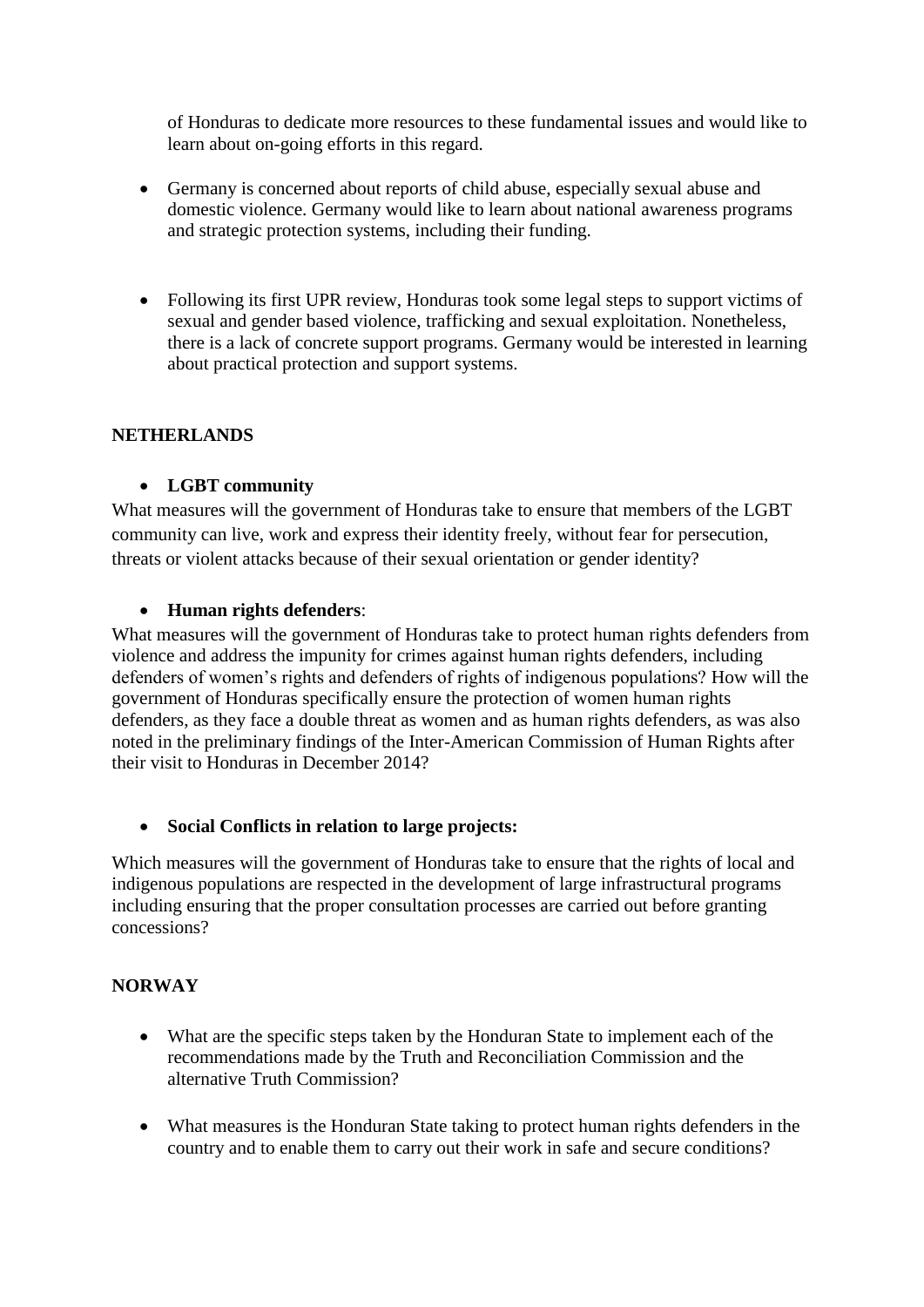What are the specific steps taken by the Honduran State to implement each of the recommendations made by the Special Rapporteur on HRDs in her 2012 report?

- What are the specific steps taken by the Honduran State to implement each of the recommendations made by the Special Rapporteur on the promotion and protection of the right to freedom of opinion and expression in 2013? The United Nations Educational, Scientific and Cultural Organization (UNESCO) reported that it had recorded 23 killings of journalists or media professionals between 2008 and 2013. What are the measures taken to investigate and punish the perpetrators of the killings of journalists? How many perpetrators have been convicted?
- What are the measures taken to ensure the full independence of the judiciary?
- What are the specific steps planned in order to demilitarize the Honduran society and return to a model where citizen security is managed exclusively by civilian police forces?
- What measures have the Honduran State taken to prevent gender-based violence and combat impunity and the lack of access to justice for victims of domestic violence and sexual assault?

# **SLOVENIA**

- We welcome the inclusion of the crime of femicide in the Criminal Code. What measures are being taken to ensure that immediate, independent, transparent and thorough investigations are conducted in case of the crime of femicide?
- We would be interested to learn what policies and programmes are carried out for the protection of human rights defenders in the absence of a bill on the protection of human rights defenders.

### **SWEDEN**

- What measures is the Government of Honduras taking to protect human rights defenders and to enable them to carry out their work in safe and secure conditions and how will the Government ensure full enjoyment of the right to freedom of expression?
- What concrete steps have been taken to ensure sufficient resources to combating violence against women and will Honduras consider decriminalizing abortion in some cases, in order to guarantee the fundamental rights to the health and lives of women?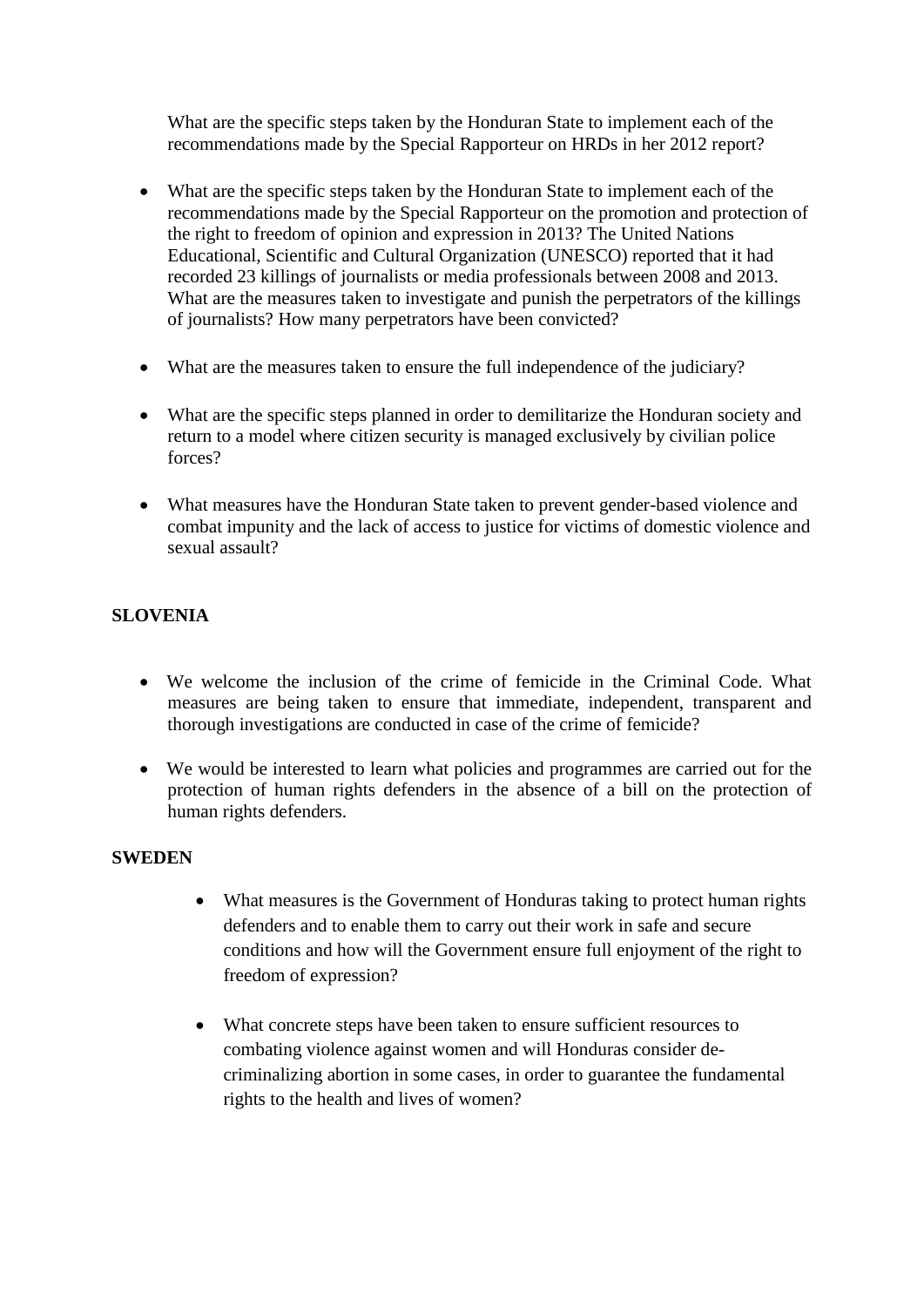### **SWITZERLAND**

- **Women's rights**:
	- o In order to tackle impunity for acts of violence against women, does Honduras plan to strengthen the *Fiscalia Especial de la Mujer* ?
	- o Does Honduras plan to ratify the Optional Protocol to the Convention on the Elimination of All Forms of Discrimination against Women?

#### **Business and human rights:**

- o How does Honduras protect the human rights of all individuals within its territory and subject to its jurisdiction with regard to the impacts of extractive companies, in particular environmental damages, including water pollution, and its negative effects on the health situation of the local population?
- o Does Honduras plan to develop a national action plan to implement The UN Guiding Principles on Business and Human Rights?

#### **Children's rights:**

- o What is Honduras' reaction to the recent concerns expressed by the former UN Special Rapporteur Ms Najat Maalla M'jid, regarding the strong involvement of military officers in the education of vulnerable children and young people, within the program "guardianes de la patria"?
- **Security:**
	- o What measures is Honduras taking to reform the security sector and to increase community participation in policing activities and community-based public safety programmes?
	- o What measures is Honduras taking to ensure internal discipline and external control as well as effective supervision of the military police, in order to prevent human rights violations, and to guarantee access to an independent judicial body for civil victims?

## U**NITED KINGDOM OF GREAT BRITAIN AND NORTHERN IRELAND**

- What is the Government of Honduras doing to tackle impunity and ensure the effective implementation of the Law on the Protection of Human Rights Defenders, Journalists, Communicators and Justice Officials?
- What steps will the Government of Honduras take to prevent and investigate cases of violence against women and girls, and how will the Government ensure that perpetrators of gender based crimes are brought to justice?
- How will the Government of Honduras ensure the effective implementation of the UN Guiding Principles on Business and Human Rights, including the rights of indigenous peoples to consultation and free, prior and informed consent?
- What action is the Government of Honduras taking to ensure that journalists and civil society organisations are not unduly criminalized or defamed as a result of their work in defence of human rights and freedom of expression?